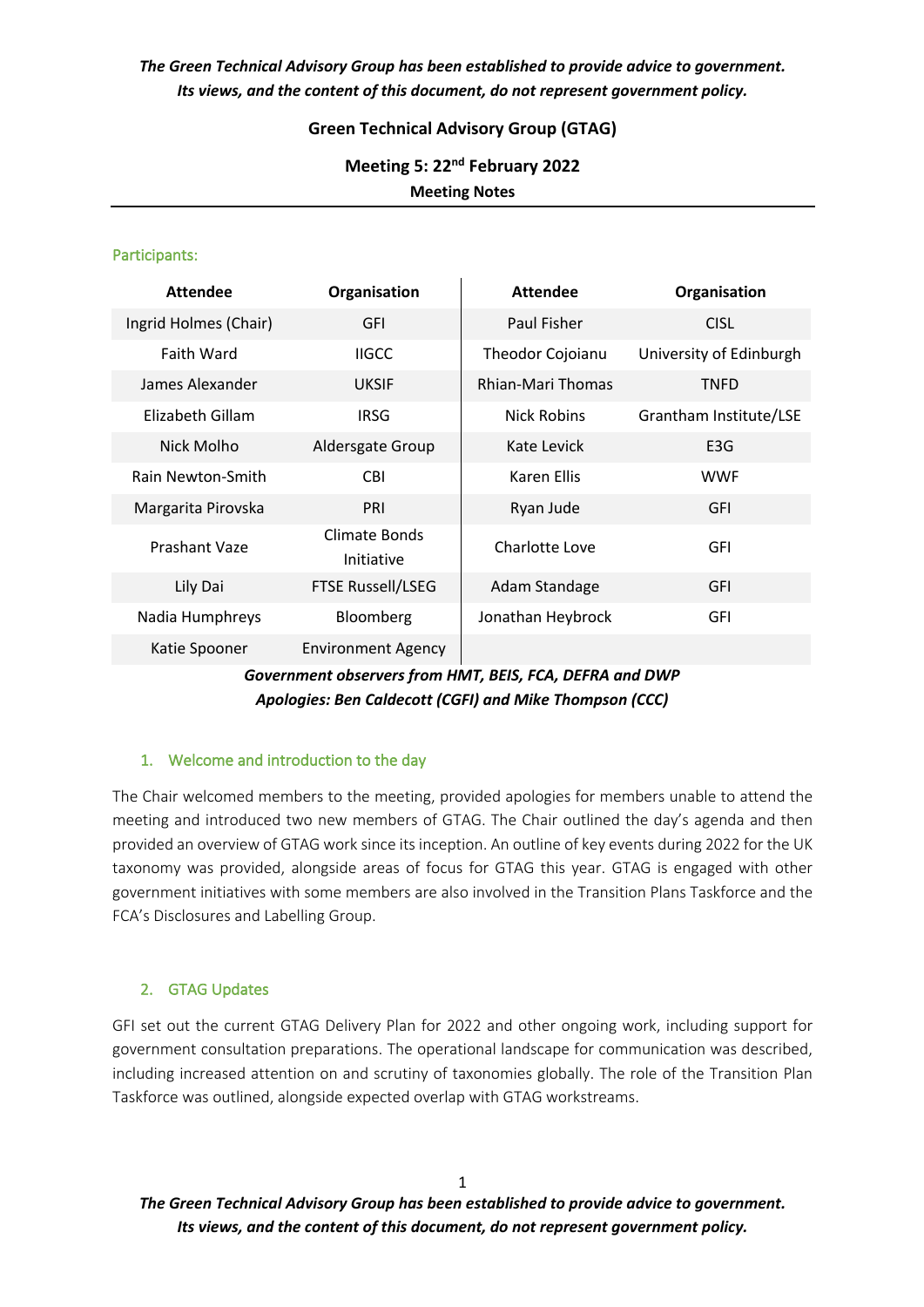# *The Green Technical Advisory Group has been established to provide advice to government. Its views, and the content of this document, do not represent government policy.*

#### 3. Plenary 1: HMT Consultation Discussion

HMG described their approach to the consultation that was flagged in the Greening Finance Roadmap and will cover the first two environmental objectives (climate change mitigation and climate change adaptation). HMG expressed their interest in receiving feedback from GTAG members and their respective organisations following publication of the consultation.

### 4. Plenary 2: GTAG Publishing Advice

An introduction to the topic was provided by the Chair, including the rationale for GTAG advice being published. Members were supportive. The topic of whether GTAG should provide a combined response to the consultation was also discussed.

## 5. Breakout Room Discussion: WS2: Usability and Data – approaches to Do No Significant Harm (DNSH)

The group discussed the advantages and disadvantages of specific approaches to DNSH, including approaches taken by other countries. Some challenges and issues with DNSH were highlighted, and the sequencing of the EU's approach to DNSH was also covered.

### 6. Breakout Room Discussion: WS3: Policy Links – policy areas for consideration

Discussion centred around how the taxonomy could support policymaking as the UK aims for Net Zero by 2050. Members agreed there was a role for both public and private investment, and discussed the merits of specific potential areas where the taxonomy could apply, in addition to its current expected application.

### 7. Breakout Room Discussion: WS1: Addressing UK-specific Needs – taxonomy coverage

Initially, the conversation focussed on existing published and unpublished datasets that examine taxonomy coverage and priority areas for the UK to meet Net Zero by 2050. The group then discussed sectors and activities that may not be covered by the taxonomy, and the impact of their inclusion/exclusion.

## 8. Breakout Room Discussion: WS5: International Interoperability – approaches to international interoperability

The group discussed features of international interoperability for taxonomies. This included comments on mandatory vs voluntary reporting, equivalence and flexible trade-offs, emerging markets, and challenges for reporting and disclosures.

*The Green Technical Advisory Group has been established to provide advice to government. Its views, and the content of this document, do not represent government policy.*